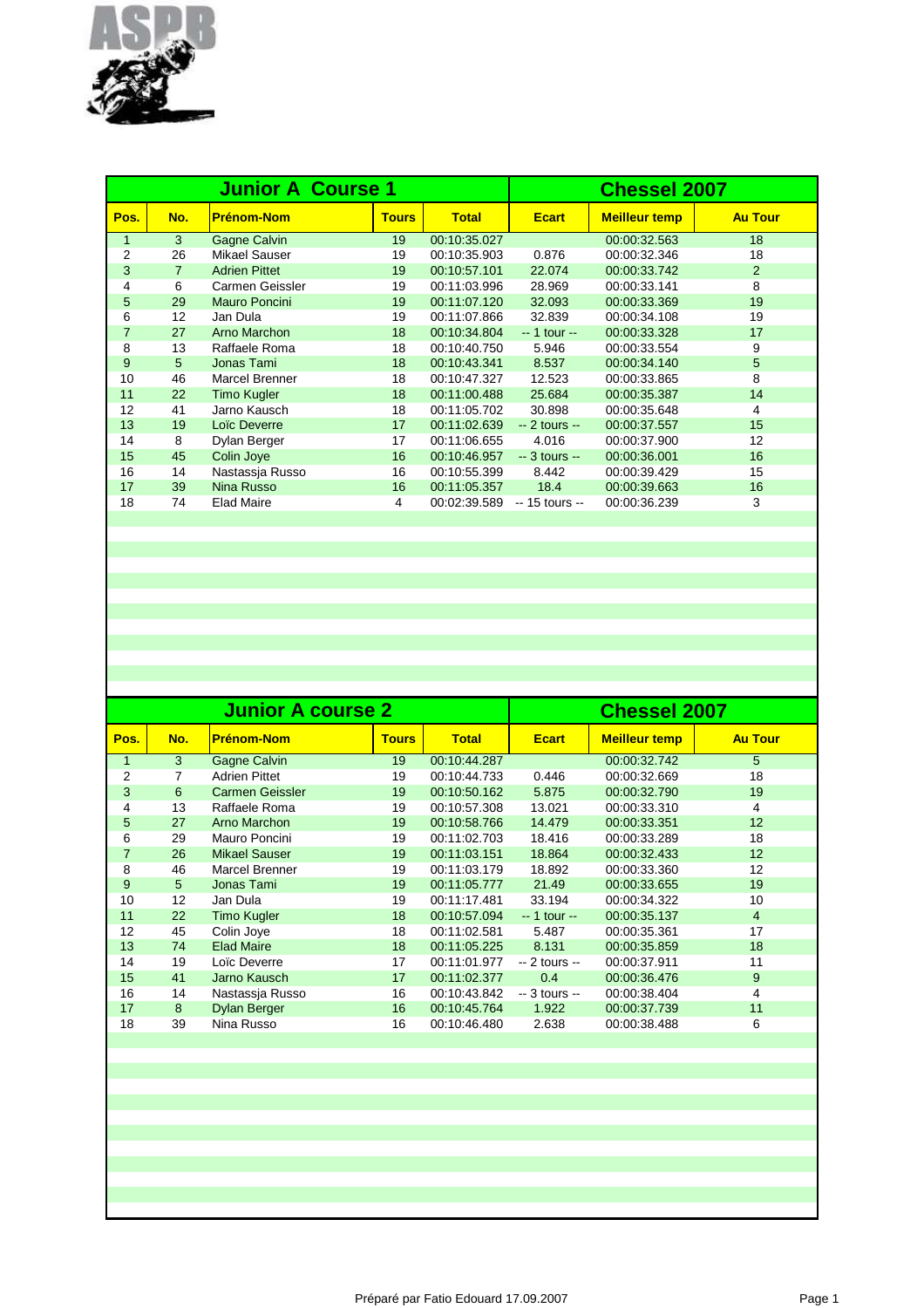

|                |     | <b>Junior B Course 1</b> | <b>Chessel 2007</b> |              |                |                      |                |
|----------------|-----|--------------------------|---------------------|--------------|----------------|----------------------|----------------|
| Pos.           | No. | <b>Prénom-Nom</b>        | <b>Tours</b>        | <b>Total</b> | <b>Ecart</b>   | <b>Meilleur temp</b> | <b>Au Tour</b> |
| $\mathbf{1}$   | 2   | Phillippe Von Gunten     | 21                  | 00:10:42.644 |                | 00:00:29.959         | 6              |
| $\overline{2}$ | 3   | Marco Messmer            | 21                  | 00:10:43.200 | 0.556          | 00:00:29.810         | 19             |
| 3              | 69  | David Bais               | 21                  | 00:10:43.712 | 1.068          | 00:00:29.676         | 19             |
| 4              | 7   | Alain Tièche             | 21                  | 00:10:45.366 | 2.722          | 00:00:29.907         | 11             |
| 5              | 24  | Christoph Bickel         | 21                  | 00:10:57.993 | 15.349         | 00:00:30.398         | $\overline{4}$ |
| 6              | 18  | Paul Feutz               | 21                  | 00:10:58.143 | 15.499         | 00:00:30.436         | 12             |
| $\overline{7}$ | 9   | <b>Maxime Christ</b>     | 21                  | 00:11:02.015 | 19.371         | 00:00:30.741         | 8              |
| 8              | 17  | Yvan Tièche              | 21                  | 00:11:03.706 | 21.062         | 00:00:30.442         | 7              |
| 9              | 93  | Stefano Rizzo            | 20                  | 00:10:45.161 | $-1$ tour $-$  | 00:00:31.141         | 6              |
| 10             | 16  | Marco Serrao             | 20                  | 00:10:45.248 | 0.087          | 00:00:31.116         | 6              |
| 11             | 15  | David Mermoud            | 20                  | 00:10:55.767 | 10.606         | 00:00:31.617         | $\overline{7}$ |
| 12             | 70  | <b>Robin Mulhauser</b>   | 20                  | 00:10:56.146 | 10.985         | 00:00:31.653         | 7              |
| 13             | 46  | Karim El Maghrabi        | 20                  | 00:10:59.826 | 14.665         | 00:00:31.900         | 20             |
| 14             | 9   | Robin Meier              | 20                  | 00:11:01.615 | 16.454         | 00:00:31.726         | 17             |
| 15             | 34  | <b>Thomas Toffel</b>     | 20                  | 00:11:03.744 | 18.583         | 00:00:31.791         | $\overline{7}$ |
| 16             | 8   | kevin Bolliger           | 19                  | 00:10:54.230 | $-2$ tours $-$ | 00:00:32.393         | 6              |
| 17             | 5   | Joël Perny               | 19                  | 00:10:56.155 | 1.925          | 00:00:33.485         | 18             |
| 18             | 4   | <b>Thomas Vincovic</b>   | 19                  | 00:11:14.592 | 20.362         | 00:00:33.771         | 15             |
| 19             | 75  | Sandy Bruppacher         | 19                  | 00:11:15.004 | 20.774         | 00:00:34.082         | 3              |
|                |     |                          |                     |              |                |                      |                |

| <b>Chessel 2007</b> |  |  |  |
|---------------------|--|--|--|
| <b>Au Tour</b>      |  |  |  |
| 21                  |  |  |  |
| 13                  |  |  |  |
| $\overline{7}$      |  |  |  |
| 18                  |  |  |  |
| 17                  |  |  |  |
| 8                   |  |  |  |
| 19                  |  |  |  |
| 18                  |  |  |  |
| 14                  |  |  |  |
| 7                   |  |  |  |
| 20                  |  |  |  |
| 12                  |  |  |  |
| 14                  |  |  |  |
| 2                   |  |  |  |
| 17                  |  |  |  |
| 18                  |  |  |  |
| 12                  |  |  |  |
| 7                   |  |  |  |
| 12                  |  |  |  |
| 5                   |  |  |  |
|                     |  |  |  |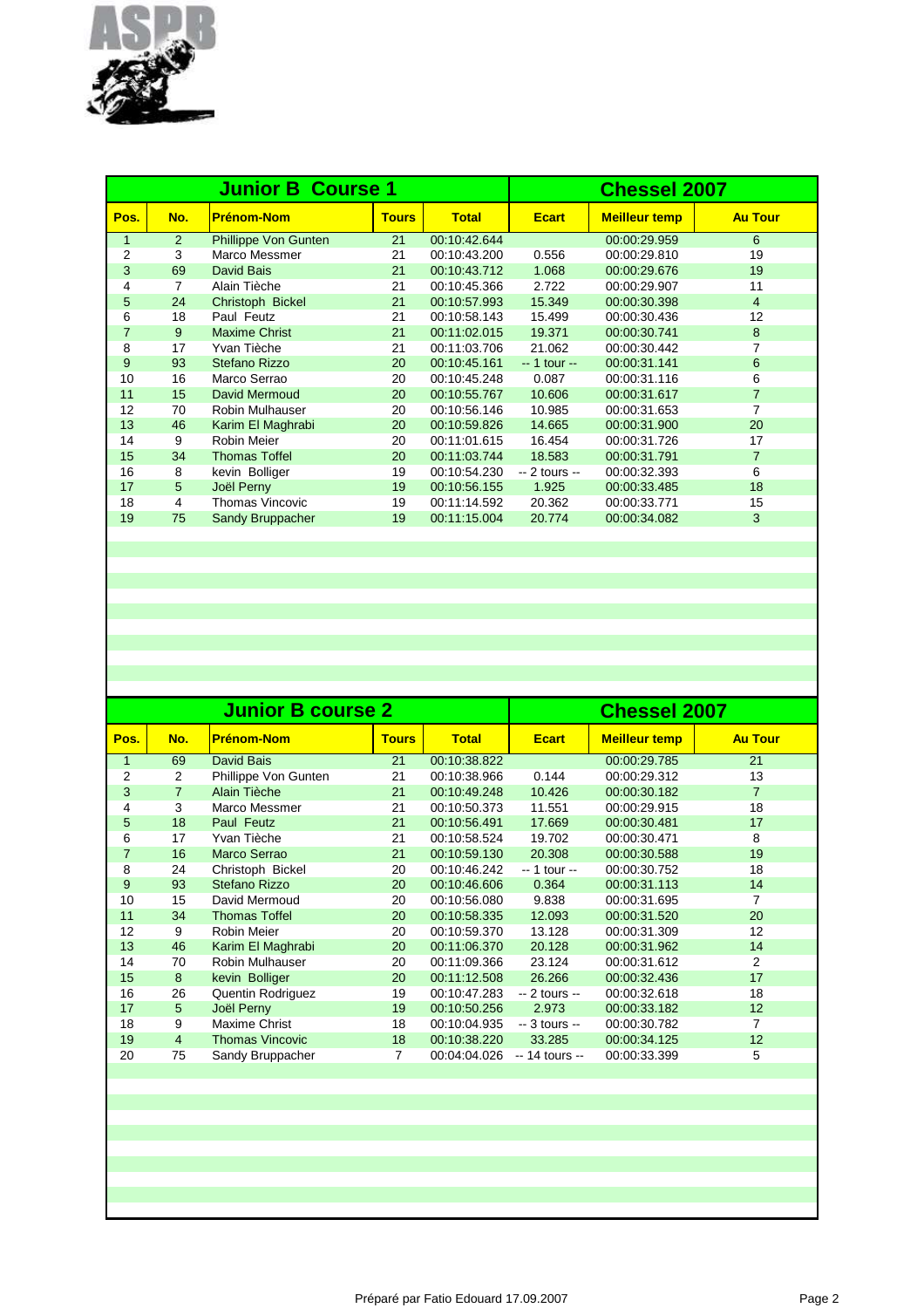

|                |     | F1 16 à 24 ans Course 1 | <b>Chessel 2007</b> |              |                 |                      |                          |
|----------------|-----|-------------------------|---------------------|--------------|-----------------|----------------------|--------------------------|
| Pos.           | No. | <b>Prénom-Nom</b>       | <b>Tours</b>        | <b>Total</b> | <b>Ecart</b>    | <b>Meilleur temp</b> | <b>Au Tour</b>           |
| $\mathbf{1}$   | 2   | Sven Rohner             | 22                  | 00:10:37.746 |                 | 00:00:28.004         | $\mathbf{1}$             |
| $\overline{2}$ | 3   | Alexandre Masnada       | 22                  | 00:10:39.090 | 1.344           | 00:00:28.493         | 5                        |
| 3              | 13  | Alan Ramseyer           | 22                  | 00:10:48.489 | 10.743          | 00:00:28.230         | 3                        |
| 4              | 64  | Kenny Droguet           | 22                  | 00:11:00.370 | 22.624          | 00:00:29.225         | 16                       |
| 5              | 35  | <b>Christian Perez</b>  | 21                  | 00:10:46.317 | $-1$ tour $-$   | 00:00:29.657         | 5                        |
| 6              | 99  | Danilo Zeballos         | 21                  | 00:10:51.717 | 5.4             | 00:00:29.018         | 3                        |
| $\overline{7}$ | 65  | Jérémy Theubet          | 21                  | 00:10:55.882 | 9.565           | 00:00:29.865         | 19                       |
| 8              | 13  | Sascha Grau             | 21                  | 00:10:57.034 | 10.717          | 00:00:29.755         | 11                       |
| 9              | 9   | Marvin Joseph-Julien    | 21                  | 00:11:04.148 | 17.831          | 00:00:30.527         | $\overline{4}$           |
| 10             | 12  | Gaël Durgniat           | 20                  | 00:10:51.973 | $-2$ tours $-$  | 00:00:30.675         | 19                       |
| 11             | 20  | Cindy Lopardo           | 20                  | 00:10:52.168 | 0.195           | 00:00:30.536         | 19                       |
| 12             | 27  | Marc Gobet              | 20                  | 00:11:02.063 | 10.09           | 00:00:31.587         | 13                       |
| 13             | 19  | Kevin Joseph-Julien     | 19                  | 00:10:45.044 | $-3$ tours $-$  | 00:00:30.662         | 11                       |
| 14             | 91  | David Liechti           | 19                  | 00:11:09.159 | 24.115          | 00:00:32.075         | 8                        |
| 15             | 77  | Giullaume Leballeur     | 12 <sup>2</sup>     | 00:06:14.035 | $-10$ tours $-$ | 00:00:30.045         | 8                        |
| 16             | 58  | Maxime Feutz            | 11                  | 00:05:42.207 | $-11$ tours $-$ | 00:00:29.436         | 9                        |
| 17             | 93  | <b>Patrick Christ</b>   | 11                  | 00:06:03.711 | 21.504          | 00:00:31.203         | 9                        |
| 18             | 97  | Ryaz Morvan             | 6                   | 00:03:54.681 | $-16$ tours $-$ | 00:00:32.237         | $\overline{2}$           |
| 19             | 10  | <b>Fabienne Grau</b>    | $\overline{4}$      | 00:02:19.642 | $-18$ tours $-$ | 00:00:32.169         | $\overline{2}$           |
| 20             | 23  | Ludovic Perrotin        | 2                   | 00:01:20.522 | $-20$ tours $-$ | 00:00:31.595         | 2                        |
| 21             | 16  | <b>Etienne Anderegg</b> | $\Omega$            | 00:00:06.934 | $-22$ tours $-$ | مسترمين سوابي        | $\overline{\phantom{a}}$ |
|                |     |                         |                     |              |                 |                      |                          |

|                |     | F1 16 à 24 ans Course 2 | <b>Chessel 2007</b> |              |                 |                      |                |
|----------------|-----|-------------------------|---------------------|--------------|-----------------|----------------------|----------------|
| Pos.           | No. | <b>Prénom-Nom</b>       | <b>Tours</b>        | <b>Total</b> | <b>Ecart</b>    | <b>Meilleur temp</b> | <b>Au Tour</b> |
| 1              | 13  | Alan Ramseyer           | 22                  | 00:10:33.930 |                 | 00:00:28.038         | $\overline{4}$ |
| $\overline{2}$ | 3   | Alexandre Masnada       | 22                  | 00:10:35.749 | 1.819           | 00:00:28.318         | 6              |
| 3              | 2   | Sven Rohner             | 22                  | 00:10:35.892 | 1.962           | 00:00:28.138         | 8              |
| 4              | 64  | Kenny Droguet           | 22                  | 00:10:53.055 | 19.125          | 00:00:28.749         | 6              |
| 5              | 58  | <b>Maxime Feutz</b>     | 22                  | 00:11:00.373 | 26.443          | 00:00:29.137         | 13             |
| 6              | 35  | <b>Christian Perez</b>  | 21                  | 00:10:41.339 | -- 1 tour --    | 00:00:29.065         | 6              |
| $\overline{7}$ | 99  | Danilo Zeballos         | 21                  | 00:10:49.302 | 7.963           | 00:00:28.288         | 6              |
| 8              | 12  | Gaël Durgniat           | 21                  | 00:10:58.480 | 17.141          | 00:00:30.421         | 17             |
| 9              | 20  | Cindy Lopardo           | 21                  | 00:10:58.595 | 17.256          | 00:00:30.512         | 5              |
| 10             | 77  | Giullaume Leballeur     | 21                  | 00:11:00.080 | 18.741          | 00:00:30.175         | 5              |
| 11             | 93  | <b>Patrick Christ</b>   | 20                  | 00:10:39.686 | $-2$ tours $-$  | 00:00:30.408         | 20             |
| 12             | 65  | Jérémy Theubet          | 20                  | 00:10:39.864 | 0.178           | 00:00:30.029         | 12             |
| 13             | 13  | Sascha Grau             | 20                  | 00:10:49.540 | 9.854           | 00:00:29.617         | $\overline{7}$ |
| 14             | 23  | Ludovic Perrotin        | 20                  | 00:10:57.135 | 17.449          | 00:00:31.715         | 4              |
| 15             | 27  | <b>Marc Gobet</b>       | 20                  | 00:11:03.045 | 23.359          | 00:00:31.851         | 10             |
| 16             | 91  | David Liechti           | 19                  | 00:10:43.711 | $-3$ tours $-$  | 00:00:31.487         | 2              |
| 17             | 10  | <b>Fabienne Grau</b>    | 14                  | 00:07:49.232 | $-8$ tours $-$  | 00:00:32.012         | 10             |
| 18             | 97  | Ryaz Morvan             | 6                   | 00:03:37.401 | $-16$ tours $-$ | 00:00:32.523         | 2              |
| 19             | 19  | Kevin Joseph-Julien     | 5                   | 00:02:41.548 | $-17$ tours $-$ | 00:00:30.747         | $\overline{2}$ |
| 20             | 9   | Marvin Joseph-Julien    | 1                   | 00:03:36.173 | $-21$ tours $-$ | 00:03:30.811         |                |
|                |     |                         |                     |              |                 |                      |                |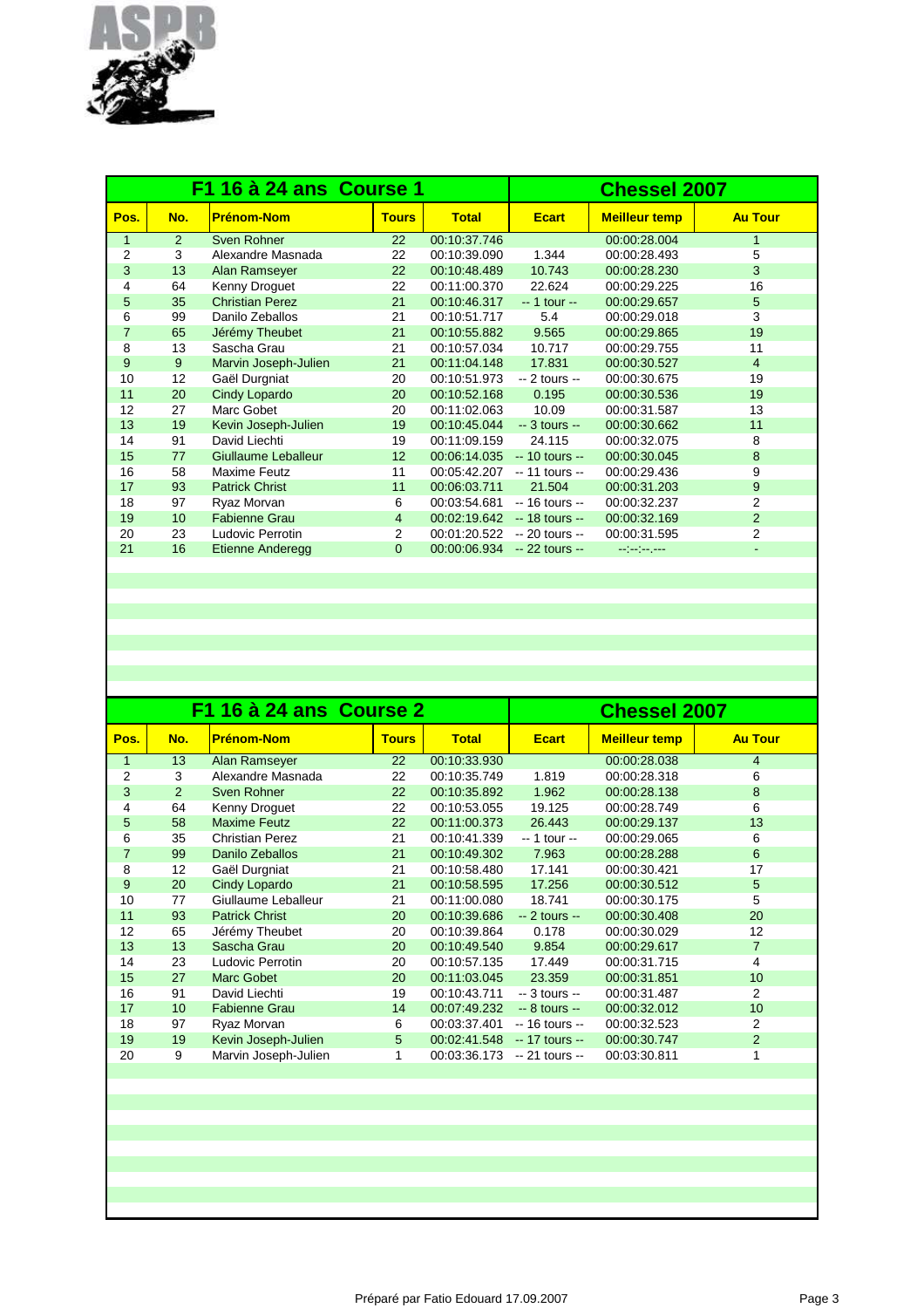

|      |     | F1 25ans et + Course 1     | <b>Chessel 2007</b> |              |                 |                      |                |
|------|-----|----------------------------|---------------------|--------------|-----------------|----------------------|----------------|
| Pos. | No. | <b>Prénom-Nom</b>          | <b>Tours</b>        | <b>Total</b> | <b>Ecart</b>    | <b>Meilleur temp</b> | <b>Au Tour</b> |
| 1    | 2   | Jean-Marc Pahud            | 22                  | 00:10:36.041 |                 | 00:00:28.216         | 3              |
| 2    | 82  | Michel Combe               | 22                  | 00:10:36.230 | 0.189           | 00:00:28.105         | 19             |
| 3    | 65  | <b>Bruno De Almeida</b>    | 21                  | 00:10:39.581 | $-1$ tour $-$   | 00:00:29.526         | $\overline{7}$ |
| 4    | 76  | Nuno Ginja                 | 21                  | 00:10:47.893 | 8.312           | 00:00:29.845         | 6              |
| 5    | 48  | <b>Patrick Perez</b>       | 21                  | 00:10:54.697 | 15.116          | 00:00:30.026         | $\overline{4}$ |
| 6    | 50  | <b>Laurent Gavillet</b>    | 21                  | 00:10:56.288 | 16.707          | 00:00:30.069         | 8              |
| 7    | 60  | <b>Christophe Gavillet</b> | 20                  | 00:10:43.897 | $-2$ tours $-$  | 00:00:30.826         | 17             |
| 8    | 16  | Jérôme Renevey             | 20                  | 00:10:52.236 | 8.339           | 00:00:30.984         | 4              |
| 9    | 6   | <b>Julien Pierroz</b>      | 20                  | 00:10:54.517 | 10.62           | 00:00:31.162         | 8              |
| 10   | 7   | Jérôme Rossé               | 20                  | 00:10:56.164 | 12.267          | 00:00:29.391         | 6              |
| 11   | 24  | <b>David Criscuolo</b>     | 19                  | 00:10:48.907 | $-3$ tours $-$  | 00:00:32.133         | 8              |
| 12   | 46  | <b>Michel Angeloz</b>      | 18                  | 00:10:40.247 | $-4$ tours $-$  | 00:00:32.015         | 6              |
| 13   | 75  | Frédéric Decroux           | 18                  | 00:10:47.735 | 7.488           | 00:00:34.055         | 15             |
| 14   | 73  | Frédéric Menu              | 18                  | 00:10:50.314 | 10.067          | 00:00:34.422         | 15             |
| 15   | 44  | <b>Oliver Knecht</b>       | 17                  | 00:08:52.708 | $-5$ tours $-$  | 00:00:29.466         | $\overline{4}$ |
| 16   | 99  | Lionel Oppliger            |                     | 00:00:43.968 | $-21$ tours $-$ | 00:00:40.766         |                |
|      |     |                            |                     |              |                 |                      |                |

|                |     | F1 25ans et + Course 2     | <b>Chessel 2007</b> |              |                 |                      |                |
|----------------|-----|----------------------------|---------------------|--------------|-----------------|----------------------|----------------|
| Pos.           | No. | <b>Prénom-Nom</b>          | <b>Tours</b>        | <b>Total</b> | <b>Ecart</b>    | <b>Meilleur temp</b> | <b>Au Tour</b> |
|                | 44  | <b>Oliver Knecht</b>       | 22                  | 00:10:52.480 |                 | 00:00:28.929         | 20             |
| 2              | 65  | Bruno De Almeida           | 22                  | 00:10:53.230 | 0.75            | 00:00:28.896         | 20             |
| 3              | 76  | Nuno Ginja                 | 22                  | 00:11:05.282 | 12.802          | 00:00:29.596         | 6              |
| 4              | 7   | Jérôme Rossé               | 22                  | 00:11:05.537 | 13.057          | 00:00:29.335         | 17             |
| 5              | 99  | <b>Lionel Oppliger</b>     | 22                  | 00:11:11.841 | 19.361          | 00:00:29.196         | 3              |
| 6              | 48  | <b>Patrick Perez</b>       | 22                  | 00:11:13.884 | 21.404          | 00:00:29.722         | 9              |
| $\overline{7}$ | 60  | <b>Christophe Gavillet</b> | 21                  | 00:11:04.174 | $-1$ tour $-$   | 00:00:30.645         | 11             |
| 8              | 16  | Jérôme Renevey             | 21                  | 00:11:05.126 | 0.952           | 00:00:30.854         | 13             |
| 9              | 6   | <b>Julien Pierroz</b>      | 21                  | 00:11:11.678 | 7.504           | 00:00:31.097         | 11             |
| 10             | 50  | Laurent Gavillet           | 21                  | 00:11:19.992 | 15.818          | 00:00:30.473         | 6              |
| 11             | 82  | <b>Michel Combe</b>        | 21                  | 00:11:42.584 | 38.41           | 00:00:28.158         | 5              |
| 12             | 24  | David Criscuolo            | 20                  | 00:11:04.962 | $-2$ tours $-$  | 00:00:32.054         | 2              |
| 13             | 46  | <b>Michel Angeloz</b>      | 20                  | 00:11:08.540 | 3.578           | 00:00:31.632         | 20             |
| 14             | 73  | Frédéric Menu              | 18                  | 00:10:59.193 | $-4$ tours $-$  | 00:00:32.943         | 4              |
| 15             | 75  | Frédéric Decroux           | 5                   | 00:11:41.654 | $-17$ tours $-$ | 00:00:33.364         | 2              |
| 16             | 2   | Jean-Marc Pahud            | 7                   | 00:03:34.805 | $-15$ tours $-$ | 00:00:28.070         | 4              |